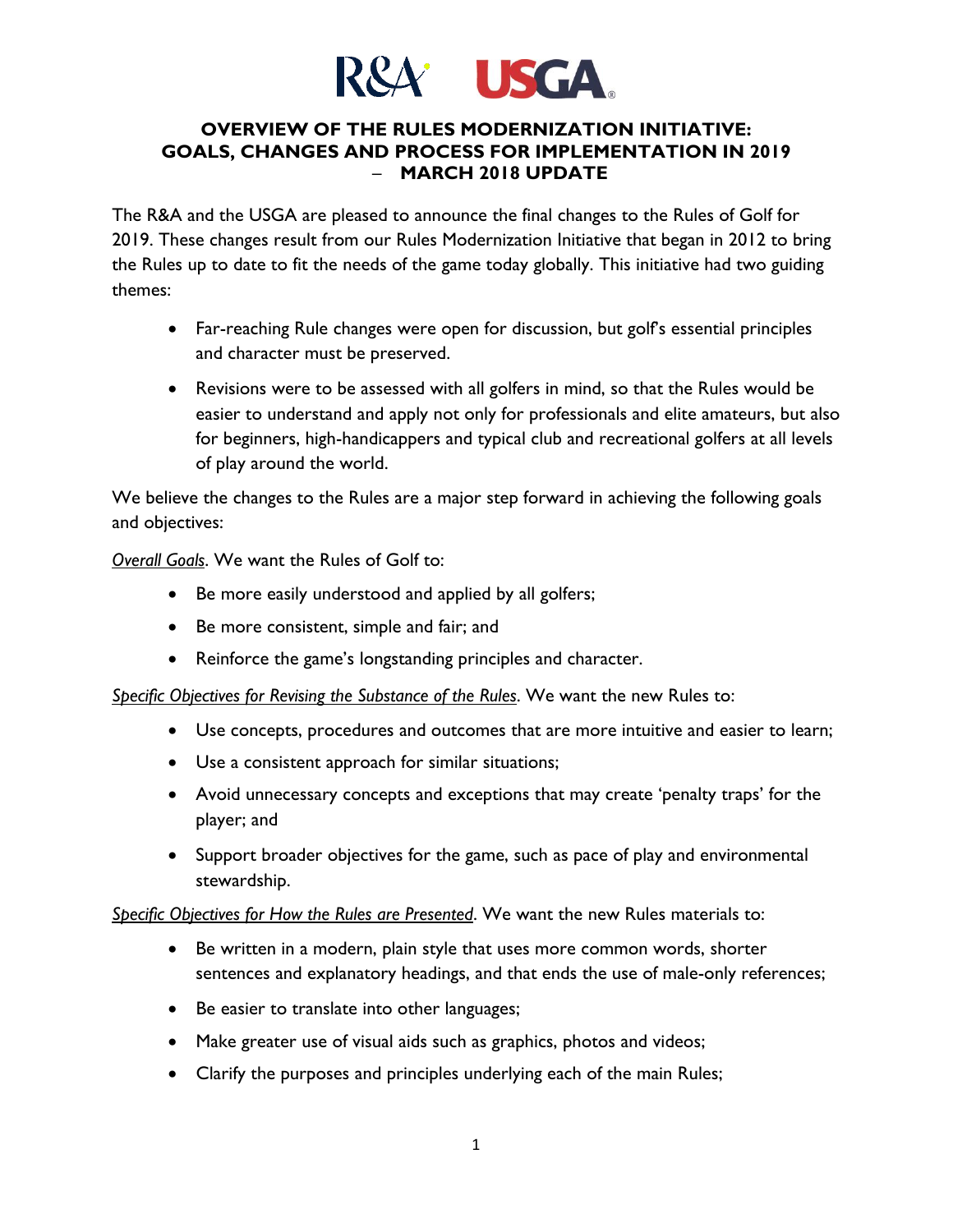

- Include a version of the Rules that is written from the player's perspective and focuses on what the typical golfer needs to know; and
- Use technology to make it easier to search and review the Rules, both on and off the course.

The new Rules will come into effect on 1 January 2019.

#### **1. The Rules Modernization Initiative**

#### **a. How the Rules of Golf are Revised**

Ever since the first known written Rules of Golf in 1744, continuous revision and updating of the Rules has been one of the enduring traditions in golf. (See our background paper A Brief History of Revisions to the Rules of Golf: 1744 to 2016) The USGA and The R&A became the governing bodies for the Rules in the 1890s, and since 1952 we have together produced a single set of Rules for golfers everywhere. Our individual Rules of Golf Committees and our Joint Rules Committee meet several times each year to consider changes. We normally revise the Rules of Golf every four years and the Decisions on the Rules of Golf (our interpretive guidance) every two years. The 2016 editions of the Rules and Decisions are now in effect and will continue to be in effect until 31 December 2018.

These regular processes tend to focus on individual issues, but there also are times when we step back to look at the Rules from a broader perspective. Such fundamental reviews led to the first consolidated Rules code in 1899, a major Rules revision in 1934, the first unified R&A/USGA Rules code in 1952, and a full reorganization of the Rules in 1984. Each fundamental review had its own motivations and goals, but the common thread was that the time had come for a major review and revision of the Rules. This is such a time.

#### **b. Why We are Pursuing a Major Revision Now**

Revising the Rules and Decisions in a regular cycle allows us to adapt them in response to the ongoing stream of Rules questions from golfers and officials across the game. But such incremental revisions tend to make the Rules and Decisions more and more complex, especially as concepts and exceptions are added in an effort to give a "fair" answer for every situation. We have heard various concerns about the current Rules, falling into two main categories:

- (1) *The Rules are Complicated and Their Purpose isn't Always Clear*. For example:
- The Rule book contains hundreds of rules and sub-rules, along with a 500+ page Decisions book with many "hidden rules" found in 1200 separate Decisions;
- Answers are sometimes hard to find, as they may be in any number of places, such as Definitions, Notes, Exceptions, Appendices or one or more Decisions;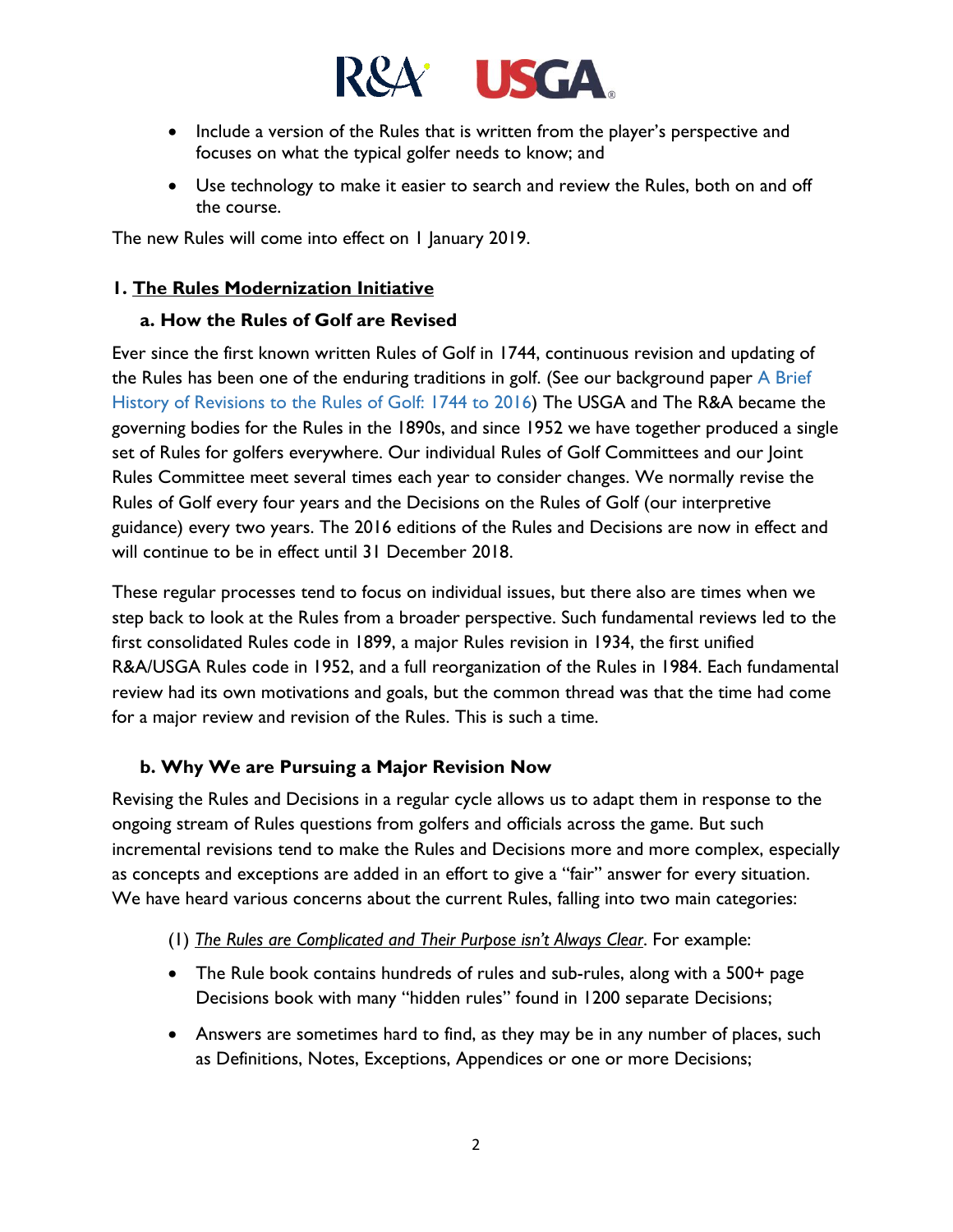

- The Rule book language is dense and complex, which can make it difficult to understand and creates issues for translation into many languages;
- Some Rule procedures and outcomes are not straightforward or intuitive and their philosophy and approach can seem unclear or inconsistent; and
- Other Rule outcomes are seen as unfair or reflecting a hyper-technical or "hair splitting" approach that may result in penalties for no obvious purpose.

(2) *The Rules Have Limited Relevance to Many Typical Golfers*. These concerns include:

- Many golfers and other followers of the game do not know the Rules well and do not try to learn them in detail because of their complexity;
- The Rules can be intimidating or off-putting, especially to younger golfers and those who are not familiar with the game's traditions;
- Golf is played all over the world in a wide range of conditions that are not necessarily contemplated or realistically covered by the Rules;
- The Rules are not as supportive as they could be of efforts to address important issues facing the game, such as pace of play.

We believe that the changes represent real progress in helping to address many of these concerns.

## **2. Summary of the Rule Changes**

The Rules modernization changes are broad in scope. We looked at the entirety of the Rules, not just the larger issues or particular topics. Many small changes are also included to make things easier to understand, reduce inconsistencies or improve outcomes. The major changes along with the rationale for each change are detailed in Explanation for Each Major Change in the Rules of Golf for 2019.

The major changes are also summarized here below, written in the style of the new Player's Edition of the Rules – that is, with the focus on 'you', the player.

## **a. When Things Happen to Your Ball in Play**

- (1) *Ball at Rest Accidentally Moves*
- Accidentally moving your ball while searching for it: There is **no longer a penalty**.
- Accidentally moving your ball or ball-marker when it is on the putting green: There is **no longer a penalty**.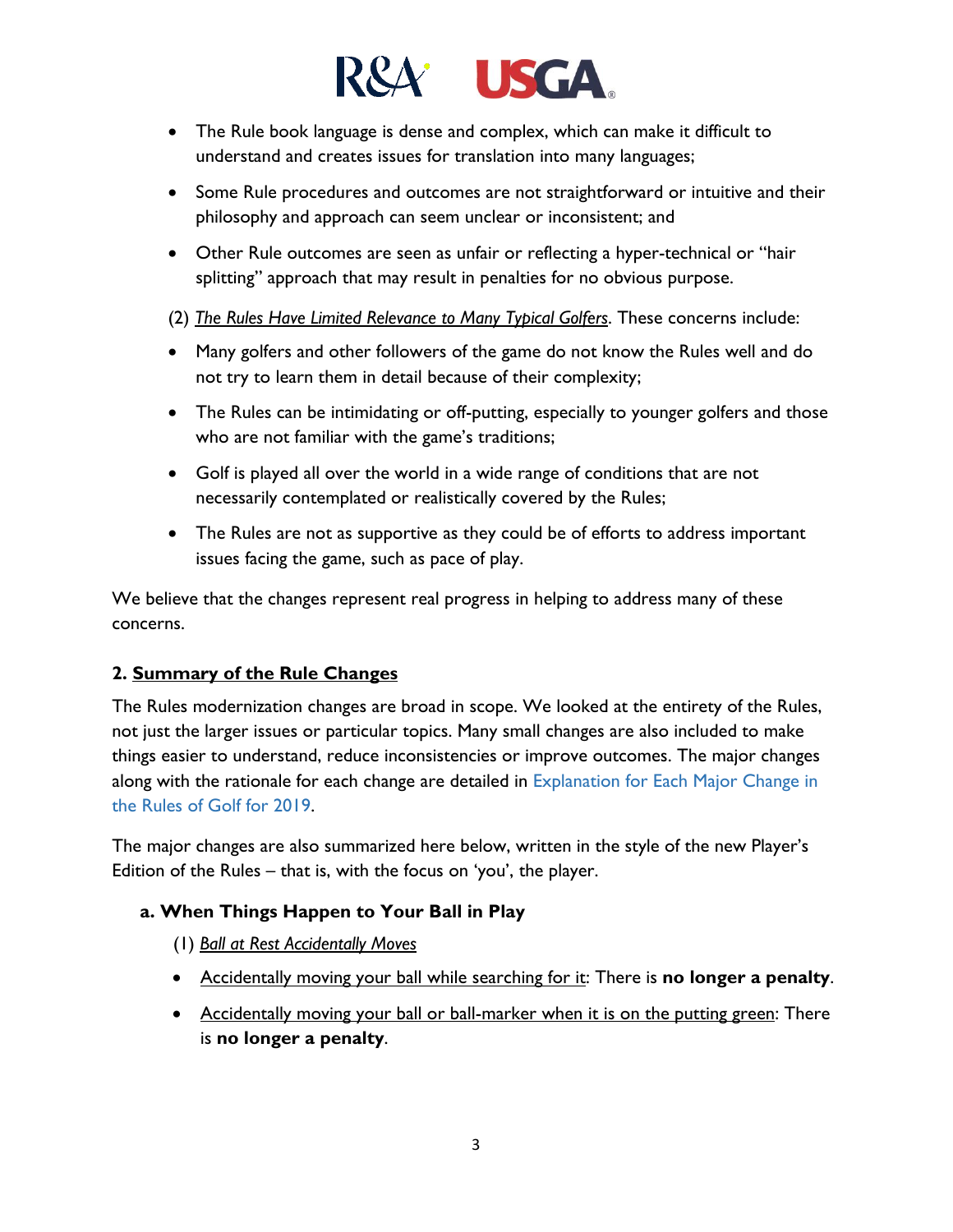

- New standard for deciding if you caused your ball to move: You will be found to have caused your ball to move only if that is **known or virtually certain** (that is, it is at least 95% likely that you were the cause).
- (2) *Replacing a Moved or Lifted Ball*
- New procedure when you don't know the exact spot where your ball was at rest: You must **replace the ball on its estimated original spot** (rather than drop the ball at that spot); and if the estimated spot was on, under or against growing, attached or fixed objects (such as grass), you must **replace the ball on, under or against those objects**.
- (3) *Ball in Motion Accidentally Deflected*
- Your ball in motion accidentally hits you, your equipment, your caddie, someone attending the flagstick for you or a removed or attended flagstick: There is **no longer a penalty** (such as when your ball bounces off a bunker face and hits you).
- *(4) Ball is Struck More Than Once*
- Accidentally hitting your ball more than once during a stroke: There is **no longer a penalty.**

## **b. Taking Relief**

- (1) *Dropping a Ball in a Defined Relief Area*
- New dropping procedure: You must drop the ball from knee height.
- Defined relief area: The ball needs to be dropped in and played from a **single required relief area** (whereas today, although you are required to drop a ball in one area, it can roll outside that area and the Rules may require it to be played from outside the area).
- Longest club is used to measure the relief area: You use the longest club in your bag, other than a putter, to measure the relief area.
- (2) *Lost Ball*
- Reduced time for ball search: A ball is lost if not found in **three minutes** (rather than the current five minutes) after you begin searching for it.
- (3) *Embedded Ball*
- Relief for embedded ball in the general area: **You may take relief if your ball is embedded anywhere (except in sand) in the general area** (which is the new term for "through the green"), except where a Local Rule restricts relief to the fairway or similar areas (this reverses the default position in the current Rules).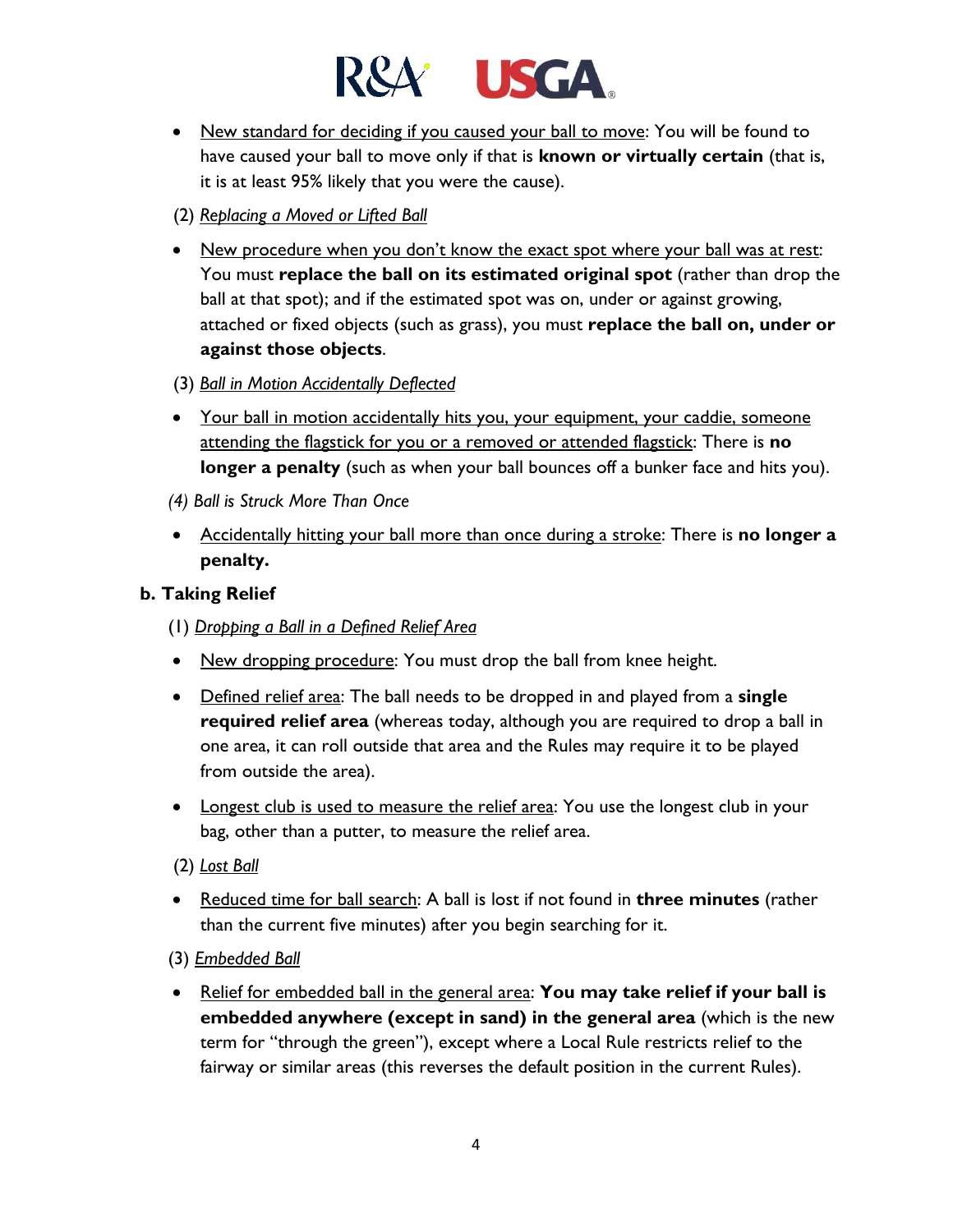

#### (4) *Ball to Use in Taking Relief*

• Substituting another ball: You may continue to use the original ball or another ball, whenever you take **either free relief or penalty relief** under a Rule.

## **c. Specific Rules for Specific Areas of the Course**

- (1) *Putting Green*
- Putting with flagstick left in the hole: There is **no longer a penalty** if you play a ball from the putting green and it hits the unattended flagstick in the hole.
- Repairing damage on the putting green: You may repair **almost all damage (including shoe damage, such as spike marks, and animal damage)** on the putting green (rather than being limited to repairing only ball-marks or old hole plugs).
- Touching your line of putt or touching the putting green in pointing out target: There is **no longer a penalty** if you or your caddie does either of these things, so long as doing so does not improve the conditions affecting your stroke.
- Replacing your ball if it moves only after you had already marked, lifted and replaced it: Any time this happens on the putting green, you replace the ball on its spot  $$ **even if it was blown by the wind or moved for no clear reason**.
- Your caddie marks and lifts your ball on the putting green: There is **no longer a penalty** if your caddie does this without your specific authorization to do so.

#### (2) *Penalty Areas*

- Penalty areas expanded beyond water hazards: Red- and yellow-marked "penalty areas" may now cover **areas the Committee decides to mark** for this purpose (such as **deserts, jungles, or lava rock fields**), in addition to areas of water.
- Expanded use of red penalty areas: Committees are given the discretion to **mark all penalty areas as red so that lateral relief is always allowed** (but they may still mark penalty areas as yellow where they consider it appropriate).
- Elimination of opposite side relief option: You are no longer allowed to take relief from a red penalty area on the **opposite side from where the ball last entered the penalty area** (unless a Committee adopts a Local Rule allowing it).
- Removal of all special restrictions on moving or touching things in a penalty area: There is **no longer a penalty** if you touch or move loose impediments (such as leaves, stones and sticks) or touch the ground or water with your hand or your club in a penalty area.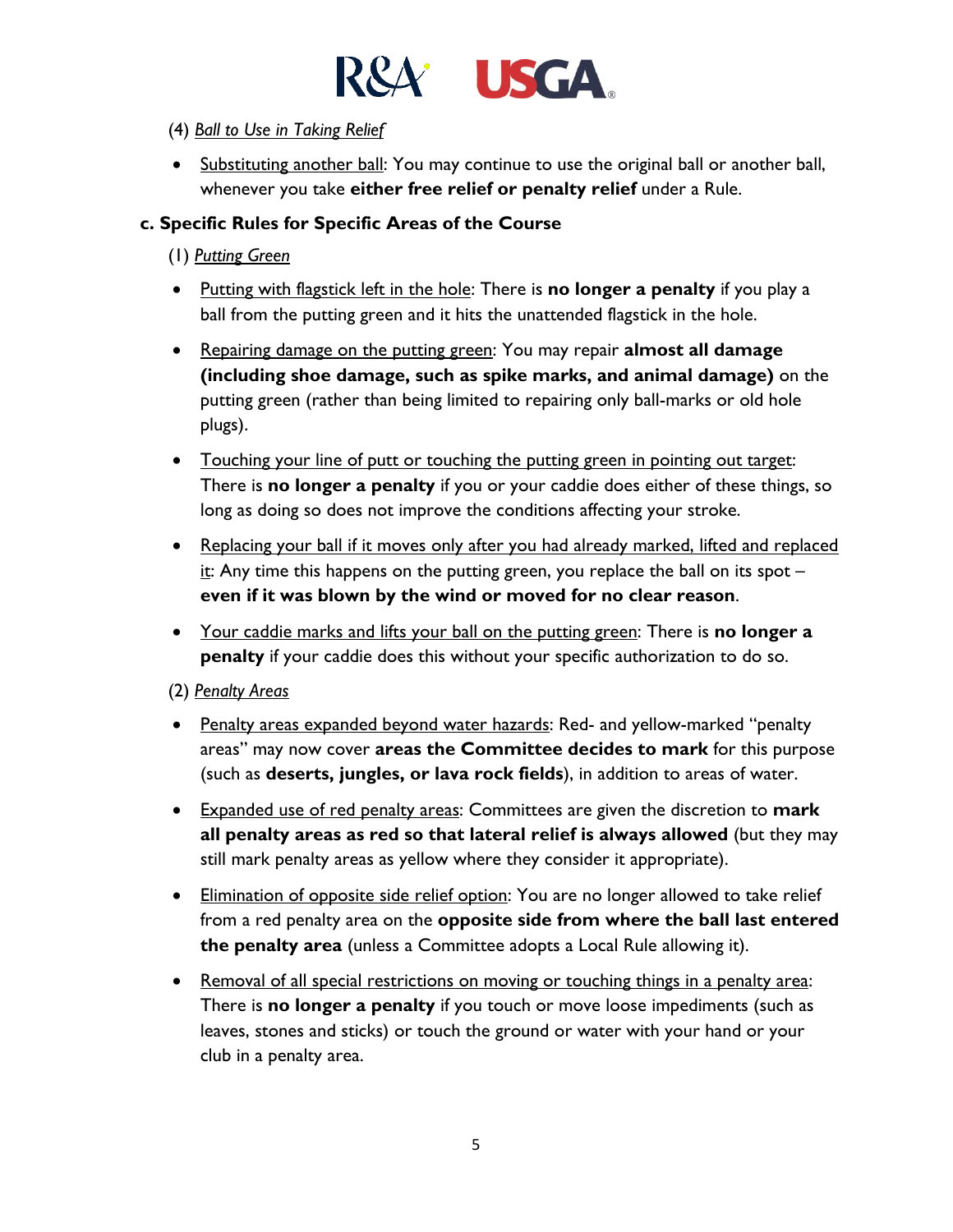

#### (3) *Bunkers*

- Removal of special restrictions on moving loose impediments: There is **no longer a penalty** if you touch or move loose impediments in a bunker.
- Relaxed restrictions on touching the sand with your hand or club when your ball is in a bunker: You are now prohibited only from touching the sand (1) with your hand or club to **test the condition of the bunker,** (2) with your club in **the area right behind or in front of the ball** or (3) when **making a practice swing** or **the backswing** for your stroke.
- New unplayable ball relief option: For **two penalty strokes**, you may take **relief outside the bunker** by dropping a ball back on the line from the hole through where your ball was at rest in the bunker.

## **d. Equipment You are Allowed to Use**

- (1) *Damaged Clubs*
- Use of damaged clubs: **You may keep using any club that is damaged** during the round, no matter how it happens (for example, even if you damaged it in anger).
- Replacement of damaged clubs: **You may not replace a damaged club**, unless you were not responsible for causing the damage.
- (2) *Damaged Ball*
- Substituting another ball for a cut or cracked ball: You may substitute another ball if your ball in play on a hole has become cut or cracked while playing that hole; but you are **no longer allowed to change balls solely because the ball has become "out of shape".**
- (3) *Distance-Measuring Devices*
- DMDs allowed: **You may use DMDs** to measure distance, except when prohibited by Local Rule (this reverses the default position in the current Rules).

#### **e. How You Prepare for and Make a Stroke**

• Expanded restriction on caddie help with alignment: Your caddie is **not allowed to stand on a line behind you** from the time you begin taking your stance until you have made your stroke.

#### **f. Promoting Faster Pace of Play**

• Encouraging you to play promptly: It is recommended that you make each stroke in **no more than 40 seconds** – and **usually more quickly** than that – once it's your turn to play.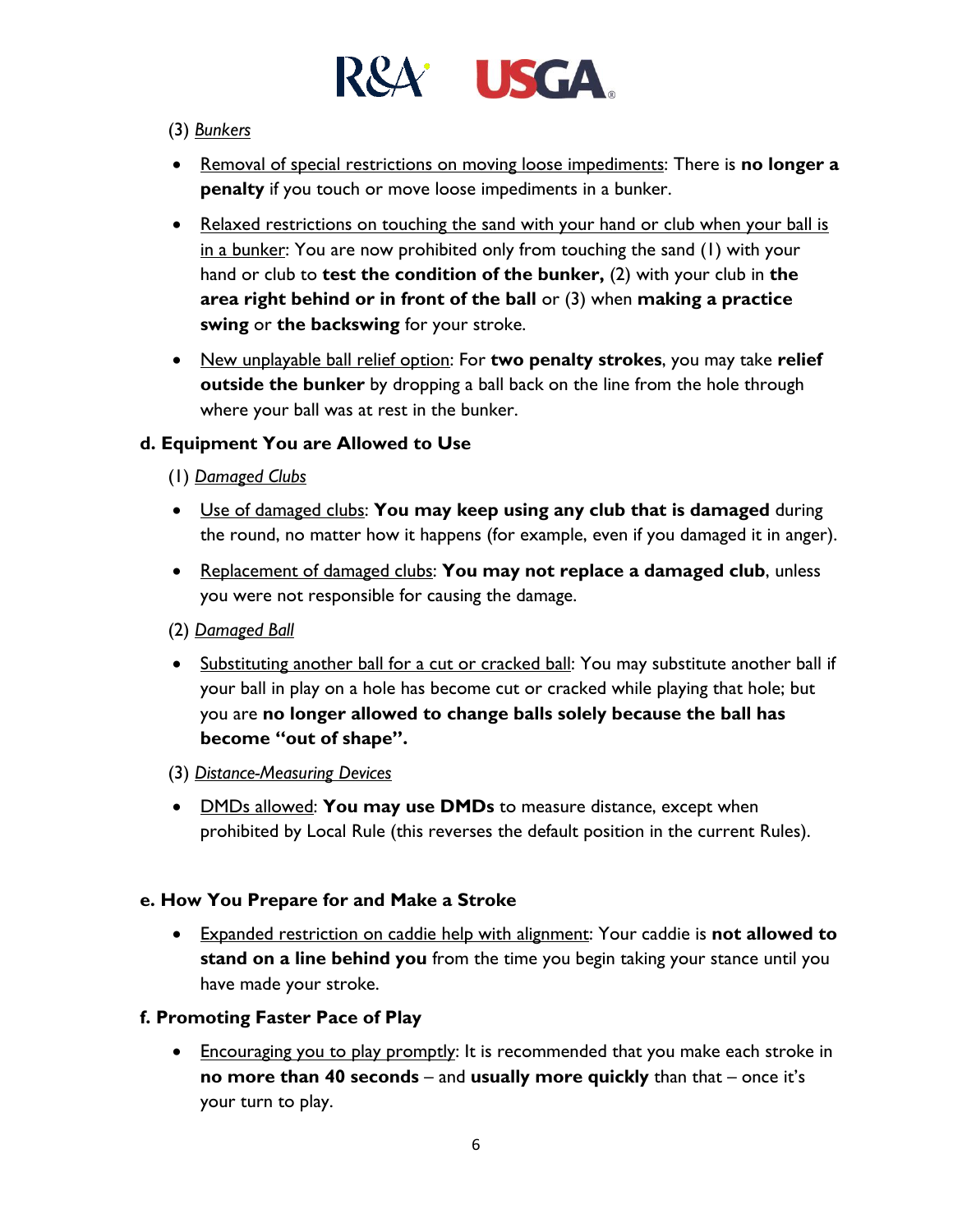# **USGA**

- Playing out of turn in stroke play ("ready golf"): This has always been allowed without penalty, and now you are **affirmatively encouraged** to do so in a **safe and responsible way for convenience or to save time**.
- New alternative form of stroke play: The Rules recognize a new "Maximum Score" form of stroke play, where **your score for a hole is capped at a maximum** (such as double par or triple bogey) set by the Committee, so that you can pick up and move to the next hole when your score will be at or above the maximum.
- Other changes to help pace of play: Reduced time to search for a ball, allowing committees to designate "penalty areas" (currently called water hazards) for areas that don't contain water and to mark all penalty areas as red (so that lateral relief is always allowed) if they choose to do so, the simplified dropping procedure, and the option to leave the flagstick in the hole when putting.

## **g. Insisting on High Standards of Conduct and Trusting Player Integrity**

- Playing in the spirit of the game: New provisions are added to reinforce the **high standards of conduct** expected from all players on the course and the Committee's discretion to disqualify players for **serious misconduct**.
- Code of player conduct: Committees are given authority to adopt their own code of player conduct and to set **penalties for the breach of standards in that code**.
- Elimination of need to announce intent to lift ball: When you have good reason to lift your ball to identify it, to see if it is cut or cracked or to see if you are entitled to relief (such as to see if the ball is embedded), you are **no longer required first to announce** to another player or your marker that you intend to do so or to give that person an opportunity to observe the process.
- Reasonable judgment standard: When you need to **estimate or measure** a spot, point, line, area or other location under a Rule, **your reasonable judgment will not be second-guessed** based on later evidence (such as video review) **if you did all that could reasonably be expected under the circumstances** to estimate or measure accurately.

## **3. Limitations in Revising the Rules**

Taken together, these and the other changes will help achieve our Rules Modernization goals and objectives by:

• Eliminating many restrictions (and thus eliminating many penalties) that have been perceived as unfair or unnecessary and/or that have required close and controversial judgments to be made;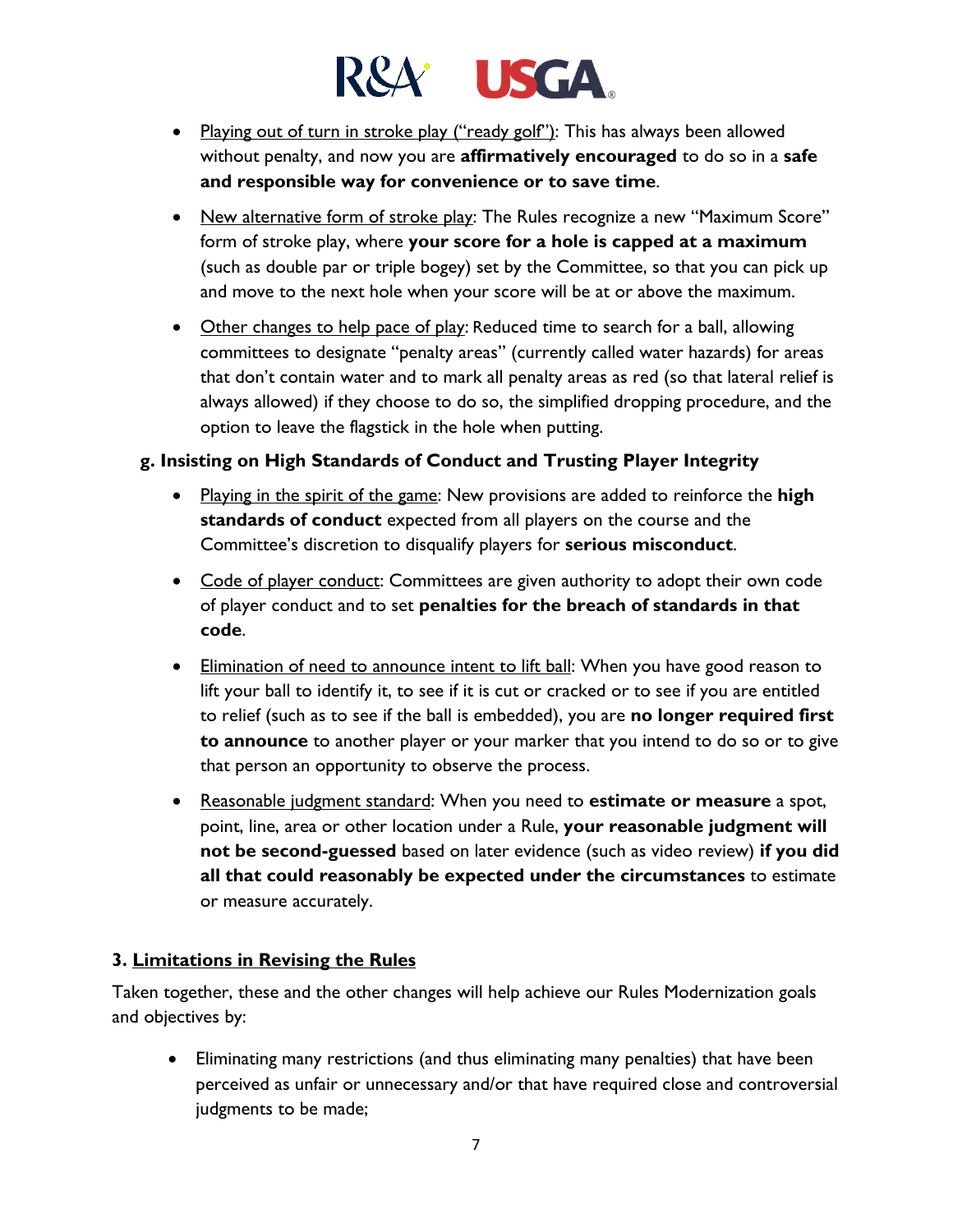

- Making various procedures easier to use, such as how to take relief and what to do when a club is damaged during play;
- Using the Rules affirmatively to help address the pressing issue of pace of play; and
- Reinforcing the game's traditional emphasis on both expecting high standards of conduct from all players and trusting them to act honestly and reasonably.

But we know that there are limits in trying to achieve all of our goals and objectives, especially at the same time. This is for two reasons. First, golf is an inherently complicated sport. It is played outdoors in all types of weather, on non-standardized fields of play found in almost every type of landscape and human environment on the planet, and with people, animals, vehicles and a great many other objects regularly in the way. The game's bedrock principles are simple – you are to play a ball from the tee until it ends up in the hole, and to play the ball as it lies and the course as you find it. But the number and range of things that can happen to a golf ball and a golfer during play are almost infinite. The result is a need for many reasonable exceptions to these principles and for procedures telling the player what can or must be done in a wide range of situations that inevitably arise. This leads to longer and more detailed Rules, as players understandably expect answers to all such situations.

Second, there is often a tension between pursuing simplicity (which may lead towards having absolute rules that are easy to apply but may produce outcomes that sometimes seem wrong or unfair) versus trying to achieve "fair" and "right" results (which may lead towards having exceptions and more complicated doctrines so that slightly different factual scenarios can have different outcomes). Some changes (such as elimination of certain prohibitions and penalties) may help achieve both objectives, but other changes necessarily go in one direction or the other. Our overriding goals in balancing these considerations were to do what seems best from the standpoint of all golfers and to preserve the fundamental challenge and essence of the game.

## **4. Our New Approach to Writing and Presenting the Rules**

We are also revising how the Rules are written and presented. This is described separately in A Revised Approach to Writing and Presenting the Rules of Golf for 2019. To summarize:

## **a. New Writing Style and Format**

In preparing the new Rules:

- We have used a plain writing style;
- We have tried to help golfers understand the Rules better by including a statement of each Rule's purpose and adding examples to explain what key concepts mean and why they are in the Rules;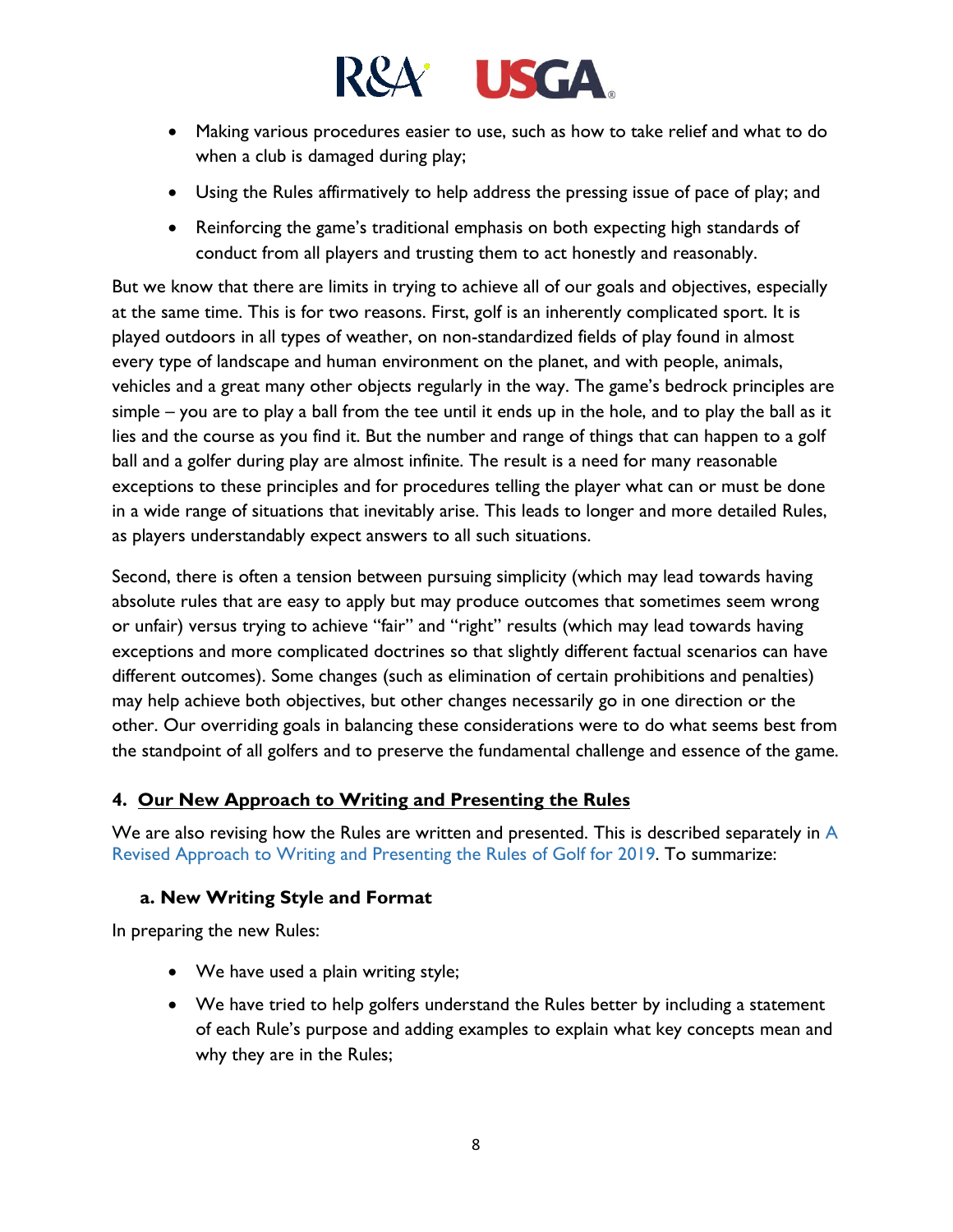

- We will make greater use of visual tools to explain key concepts and procedures; and
- We will further embrace technology by additional use of links, videos and search capabilities to give fast and efficient access to answers under the Rules.

#### **b. Reorganizing the Rule Book**

The revised Rule book has been changed in many respects, such as:

- The Rule book focuses on what the player needs to know, with Committee-related provisions being moved to a separate "Committee Procedures" document that will form part of "The Official Guide to the Rules of Golf";
- The number of Rules has been reduced from 34 to 24, with the basic Rules for individual match play and individual stroke play covered in Rules 1-20;
- To address the problem of "hidden rules" that are found only in the Decisions book, we have moved the contents of more than 300 Decisions into the body of the new Rules. This will allow the reader to look for all Rule answers in a single document; and
- The Decisions book will be replaced with "The Official Guide to the Rules of Golf" that will include the following:
	- o Interpretations: Statements of interpretive guidance rather than question and answer "decisions" on individual Rules issues being used as the sole means of giving guidance on applying the Rules.
	- o Committee Procedures: This will guide the Committee in how to organize a competition and set up a course in a way that is consistent with the Rules of Golf. It will also include a full list of available Model Local Rules.
	- o The Modified Rules of Golf for Players with Disabilities.

#### **c. The Player's Edition**

There will be a shorter "Player's Edition" of the Rules for use by golfers. A sample Rule in the style of the Player's Edition is available to view – see Draft Player's Edition Rule 16 for 2019. It is written from the perspective of "you" the golfer. It will be an actual Rule book (not merely a summary) covering the most commonly used Rules while also telling you where to find any other answers in the full Rules of Golf publication when needed. This will be widely circulated to golfers worldwide, as is intended to be the version of the Rules that golfers use to find answers to the questions that arise on the course.